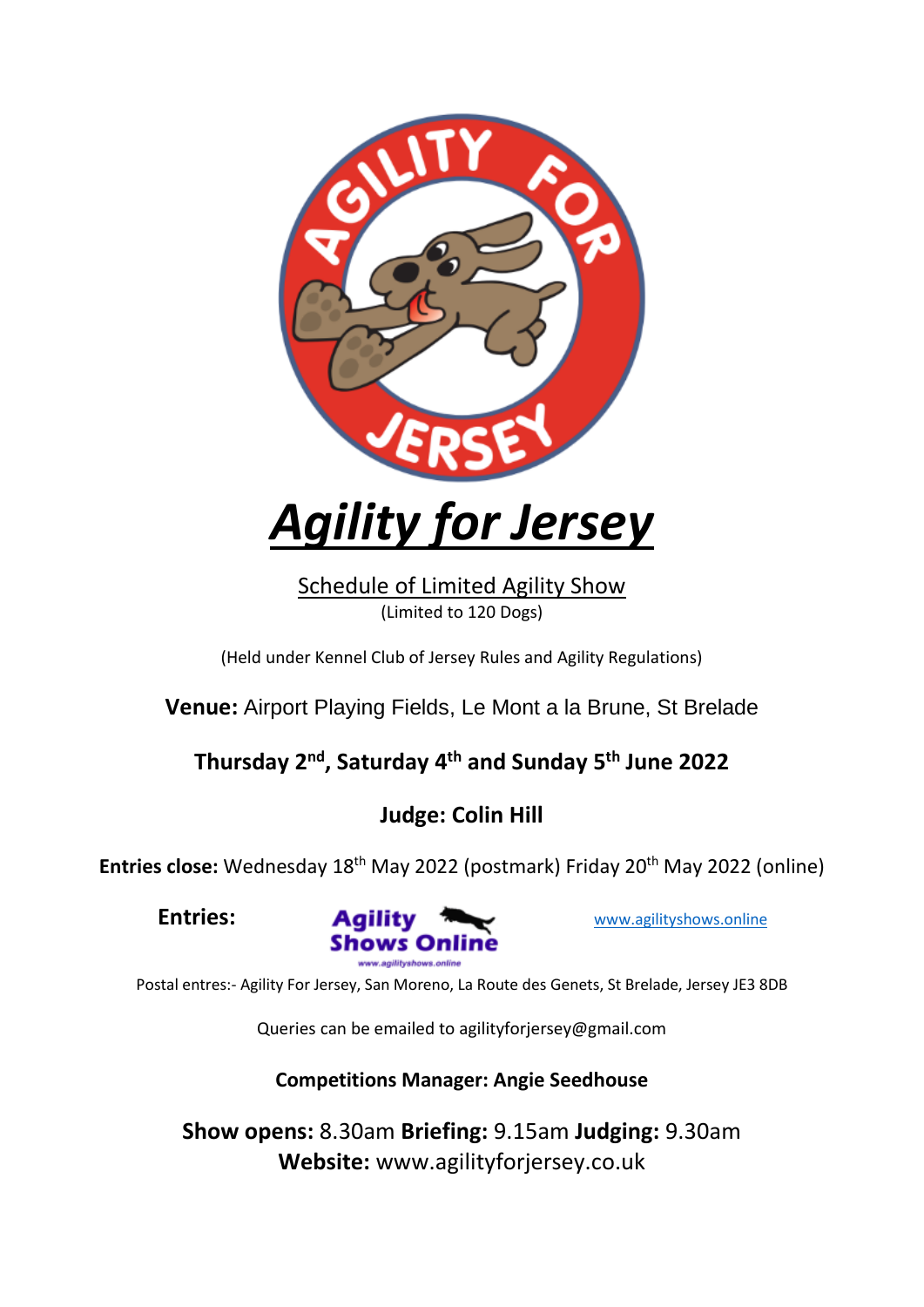### **Show Information**

Welcome to the Agility for Jersey June Bank Holiday Weekend Show. The venue is the Airport Playing Field, St Brelade. The show will open at 8.30am, briefing at 9.15am and judging at 9.30am.

We ask that everyone entered in the show offers to help so that no one will need to do a lot. Please detail on the entry form what you would prefer to do, if you leave your preferences blank you will be allocated a task at the Club's discretion! All entries taken on the day will be allocated course building duties for that day.

Please make sure that you pick up after your dogs and take it home with you. Please do not put it in the bins. Help us to keep the venue clean and tidy.

Please also note that all dogs should be kept on a lead unless they are in the ring competing or in the designated exercising area.

**Note for visiting dogs:** All dogs competing must be registered with Kennel Club of Jersey or Guernsey. This is a one off registration fee which is currently £15.00 and the form can be found on Kennel Club of Jersey website – https://www.thekennelclubofjersey.com/registrations/activity-register-application

### **Show Catering**

There is no catering at this show. Please ensure you bring your food and drinks for the day with you. Tea and coffee will be available, please bring your own cup so we can be environmentally friendly and avoid using plastic cups.

# **Dog of the Year Qualifying Criteria**

All dogs placed with a clear round in the course time in any standard Agility or Jumping class. Special classes do not qualify.

### **Prizes**

**Rosettes:** 1st to 6th in all classes and clear round rosettes for dogs with clear rounds not gaining a placed rosette. Prizes will be awarded to first place.

**Entry Fees:** £3.50 per class **Late Entry Fees:** £5.00 per class

### **Covid-19**

**We want to ensure that everyone stays safe. If you have any of the Covid-19 symptoms please do not attend the show.**

### **Training**

3<sup>rd</sup> June training will be available, further details will follow. Those interested please email agilityforjersey@gmail.com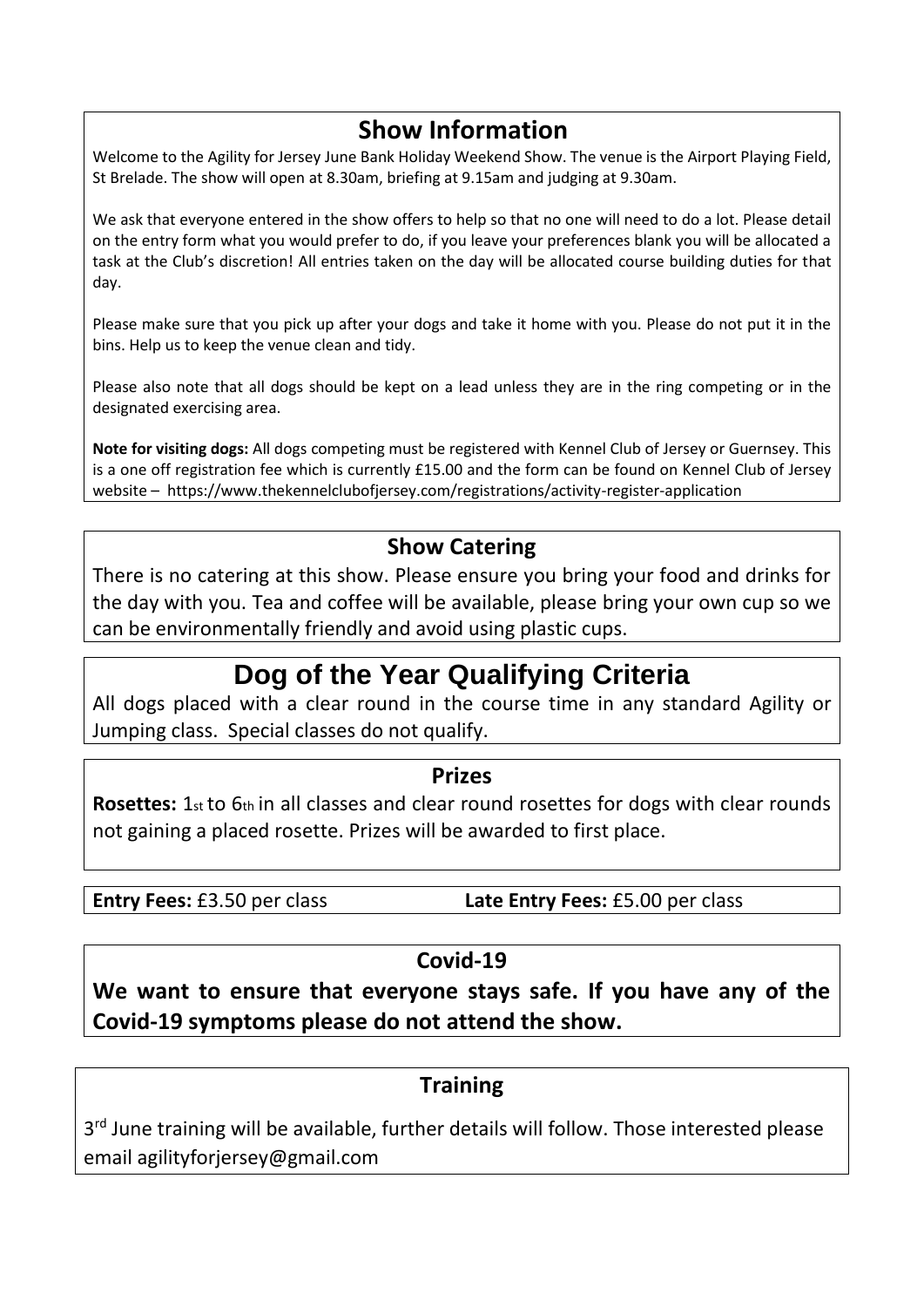### **Thursday 2 nd June**

#### **Show opens:** 8.30am **Briefing:** 9.15am **Judging:** 9.30am **Judge: Colin Hill**

|                  | Juuge. Collii mill                                                        |
|------------------|---------------------------------------------------------------------------|
| <b>Class No:</b> | <b>Class Details:</b>                                                     |
| Class 1:         | Company of Dogs Large Grade A - B Agility (Combined)                      |
|                  | <b>Sponsored by Stacey Vardon</b>                                         |
| Class 2:         | Agility For Jersey Intermediate Grade A - B Agility (Combined)            |
|                  | <b>Sponsored by Agility For Jersey</b>                                    |
| Class 3:         | Company of Dogs Medium Grade $A - B$ Agility (Combined)                   |
|                  | <b>Sponsored by Stacey Vardon</b>                                         |
| Class 4:         | Henry Stowers Small Grade A - B Agility (Combined)                        |
|                  | Sponsored by Ian & Rosemary Stowers                                       |
| Class 5:         | Sapphire Special Any Size Agility                                         |
|                  | <b>Sponsored by Glynis &amp; Paul Young</b>                               |
| Class 6:         | Che's Large Grade A Agility                                               |
|                  | <b>Sponsored by Val Poingdestre</b>                                       |
| Class 7:         | Agility For Jersey Intermediate Grade A Agility                           |
|                  | <b>Sponsored by Agility For Jersey</b>                                    |
| Class 8:         | Agility For Jersey Medium Grade A Agility                                 |
|                  | <b>Sponsored by Agility For Jersey</b>                                    |
| Class 9:         | Dingo Dogs Small Grade A Agility<br>Sponsored by Anita & Nick Le Masurier |
| Class 10:        | Robyn's Large Grade B Agility                                             |
|                  | <b>Sponsored by Robyn Boschat</b>                                         |
| Class 11:        | Agility For Jersey Intermediate Grade B Agility                           |
|                  | <b>Sponsored by Agility For Jersey</b>                                    |
| Class 12:        | Agility For Jersey Medium Grade B Agility                                 |
|                  | <b>Sponsored by Agility For Jersey</b>                                    |
| Class 13:        | Pets Paradise Small Grade B Agility                                       |
|                  | <b>Sponsored by Le Marquand Bros Ltd</b>                                  |
| Class 14:        | Flossy's Folly Special No Seesaw Any Size Agility                         |
|                  | Sponsored by Jack & Fay Kirk                                              |
| Class 15:        | Redfire Large Grade A-B Jumping (Combined)                                |
|                  | Sponsored by Derek & Liz Uren                                             |
| Class 16:        | Agility For Jersey Intermediate Grade A-B Jumping (Combined)              |
|                  | <b>Sponsored by Agility For Jersey</b>                                    |
| Class 17:        | Mowgli McIntyre Medium Grade A-B Jumping (Combined)                       |
|                  | Sponsored by Bob & Debbie McIntyre                                        |
| Class 18:        | Agility For Jersey Small Grade A - B Jumping (Combined)                   |
|                  | <b>Sponsored by Agility For Jersey</b>                                    |
| Class 19:        | Mollie's Petra Special Any Size Jumping                                   |
|                  | <b>Sponsored by Michael Bower</b>                                         |

Special Class are Open to all dogs.

### **Class 20: Special Helter Skelter**

Combined results with all entered dogs jumping at their height. No weaves will be present.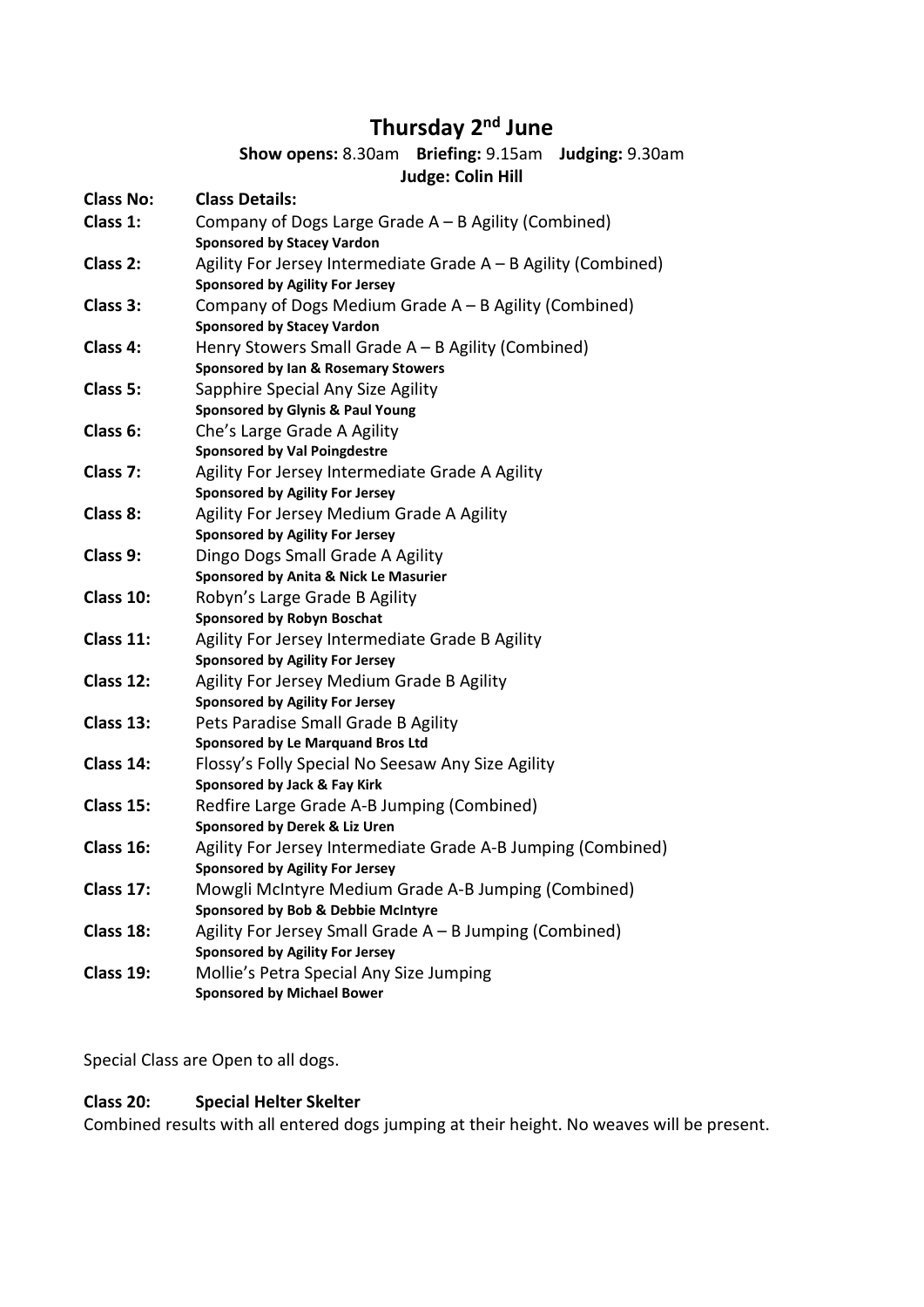### **Saturday 4th June**

#### **Show opens:** 8.30am **Briefing:** 9.15am **Judging:** 9.30am **Judge: Colin Hill**

| <b>Class No:</b> | <b>Class Details:</b>                                                                                               |
|------------------|---------------------------------------------------------------------------------------------------------------------|
| Class 21:        | New Era Veterinary Hospital Small Grade A & B Jumping (Combined)<br><b>Sponsored by New Era Veterinary Hospital</b> |
| Class 22:        | Agility For Jersey Medium Grade A & B Jumping (Combined)<br><b>Sponsored by Agility For Jersey</b>                  |
| Class 23:        | Agility For Jersey Intermediate Grade A & B Jumping (Combined)<br><b>Sponsored by Agility For Jersey</b>            |
| Class 24:        | Pets Paradise Large Grade A & B Jumping (Combined)<br><b>Sponsored by Le Marquand Bros Ltd</b>                      |
| Class 25:        | Agility For Jersey Special Any Size Jumping<br><b>Sponsored by Agility For Jersey</b>                               |
| Class 26:        | The Pet Cabin Small Grade B Jumping<br><b>Sponsored by The Pet Cabin</b>                                            |
| Class 27:        | <b>BLB Medium Grade B Jumping</b><br><b>Sponsored by Helen &amp; Gerry Williams</b>                                 |
| Class 28:        | Agility For Jersey Intermediate Grade B Jumping<br><b>Sponsored by Agility For Jersey</b>                           |
| Class 29:        | Axle Large Grade B Jumping<br><b>Sponsored by Anne &amp; Garry Vibert</b>                                           |
| Class 30:        | <b>TRCFFW Small Grade A Jumping</b><br>Sponsored by Roger & Yvonne Bailey                                           |
| Class 31:        | Agility For Jersey Medium Grade A Jumping<br><b>Sponsored by Agility For Jersey</b>                                 |
| Class 32:        | Agility For Jersey Intermediate Grade A Jumping<br><b>Sponsored by Agility For Jersey</b>                           |
| Class 33:        | <b>BLB Large Grade A Jumping</b><br><b>Sponsored by Helen &amp; Gerry Williams</b>                                  |
| Class 34:        | <b>Classic Pets Special Any Size Jumping</b><br><b>Sponsored by Classic Pets</b>                                    |
| Class 35:        | Henry Stowers Small Grade $A - B$ Agility (Combined)<br>Sponsored by Ian & Rosemary Stowers                         |
| Class 36:        | Granitangel Medium Grade A - B Agility (Combined)<br><b>Sponsored by Angie Seedhouse</b>                            |
| Class 37:        | Agility For Jersey Intermediate Grade A - B Agility (Combined)<br><b>Sponsored by Agility For Jersey</b>            |
| Class 38:        | Agility For Jersey Large Grade A - B Agility (Combined)<br><b>Sponsored by Agility For Jersey</b>                   |
| Class 39:        | TRCFFW Special No Seesaw Any Size Agility<br>Sponsored by Roger & Yvonne Bailey                                     |
|                  |                                                                                                                     |

Special Class are Open to all dogs.

#### **Class 40: Special Take Your Own Line**

The judge will set a course & the exhibitor will choose how they run the course. Each piece of equipment must only be done once. Combined results with all entered dogs jumping at their height. There will be no weaves or seesaw.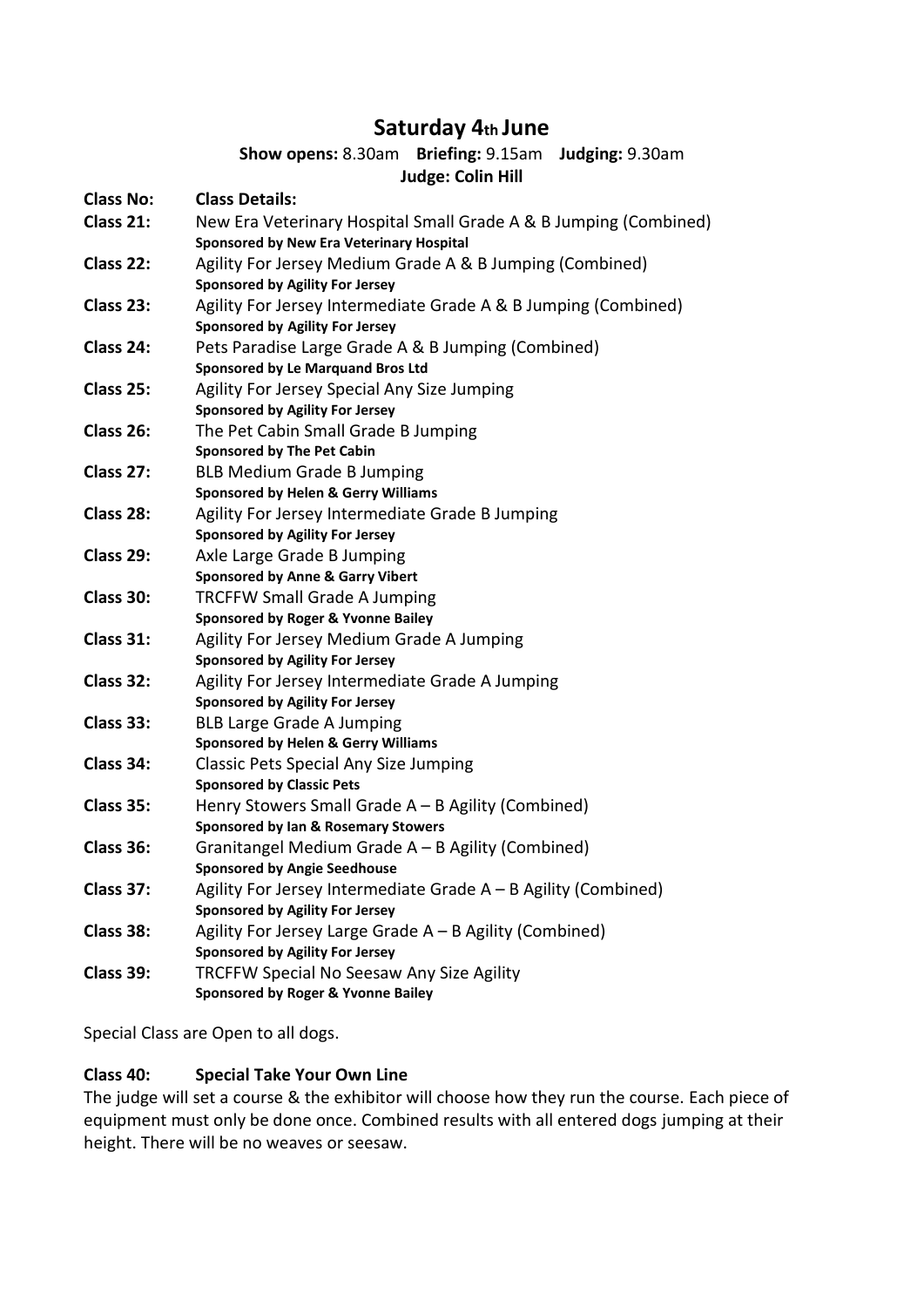### **Sunday 5 th June**

#### **Show opens:** 8.30am **Briefing:** 9.15am **Judging:** 9.30am **Judge: Colin Hill**

| <b>Class No:</b> | <b>Class Details:</b>                                                                     |
|------------------|-------------------------------------------------------------------------------------------|
| Class 41:        | Animal Kingdom Large Grade A - B Agility (Combined)<br><b>Sponsored by Animal Kingdom</b> |
| Class 42:        | Agility For Jersey Intermediate Grade A - B Agility (Combined)                            |
|                  | <b>Sponsored by Agility For Jersey</b>                                                    |
| Class 43:        | Valdug Medium Grade A - B Agility (Combined)                                              |
|                  | <b>Sponsored by Valery Johnson</b>                                                        |
| Class 44:        | New Era Hydro/Physio Small Grade A - B Agility (Combined)                                 |
|                  | Sponsored by New Era Hydro/Physio                                                         |
| Class 45:        | <b>Classic Kennels Special Any Size Agility</b>                                           |
|                  | <b>Sponsored by Classic Kennels</b>                                                       |
| Class 46:        | MG Pet Supplies Large Grade $A - B$ Agility (Combined)                                    |
|                  | <b>Sponsored by Marcel Guibout</b>                                                        |
| Class 47:        | Pets Paradise Intermediate Grade A - B Agility (Combined)                                 |
|                  | <b>Sponsored by Le Marquand Bros Ltd</b>                                                  |
| Class 48:        | Valdug Medium Grade A - B Agility (Combined)                                              |
|                  | <b>Sponsored by Douglas Johnson</b>                                                       |
| Class 49:        | Valdug Small Grade A - B Agility (Combined)                                               |
|                  | <b>Sponsored by Valery Johnson</b>                                                        |
| Class 50:        | <b>BMHRDZS Special No Seesaw Any Size Agility</b>                                         |
|                  | Sponsored by Chris & Di Poingdestre                                                       |
| Class 51:        | Valdug Large Grade A & B Jumping (Combined)                                               |
|                  | <b>Sponsored by Valery Johnson</b>                                                        |
| Class 52:        | Agility For Jersey Intermediate Grade A & B Jumping (Combined)                            |
|                  | <b>Sponsored by Agility For Jersey</b>                                                    |
| Class 53:        | Valdug Medium Grade A & B Jumping (Combined)                                              |
|                  | <b>Sponsored by Douglas Johnson</b>                                                       |
| Class 54:        | Valdug Small Grade A & B Jumping (Combined)                                               |
|                  | <b>Sponsored by Valery Johnson</b>                                                        |
| Class 55:        | Agility For Jersey Special Any Size Jumping                                               |
|                  | <b>Sponsored by Agility For Jersey</b>                                                    |
| Class 56:        | Flyte's Favourite Special Two Dog Jumping Relay                                           |
|                  | <b>Sponsored by Mick &amp; Christine Marett</b>                                           |

Open to all dogs.

Pairs can consist of:- Large / Intermediate who will jump at 500mm Medium / Small who will jump at 300mm Any Size who will jump at micro.

There will be no tyre or weaves in this class.

First handler must take the baton before the second handler can start

Normal scoring applies, except the following:-

If you take the wrong obstacle you will receive 10 penalty points – so for example if you are meant to jump fence 4 & you jump fence 6 you will receive 10 penalty points, if you also jump fence 8 before going back to jump fence 4 you will receive another 10 penalty points.

The only way to get eliminated is if you do not take all the correct obstacles in order – so for example you miss fence 3 & do not go back & jump it you are eliminated.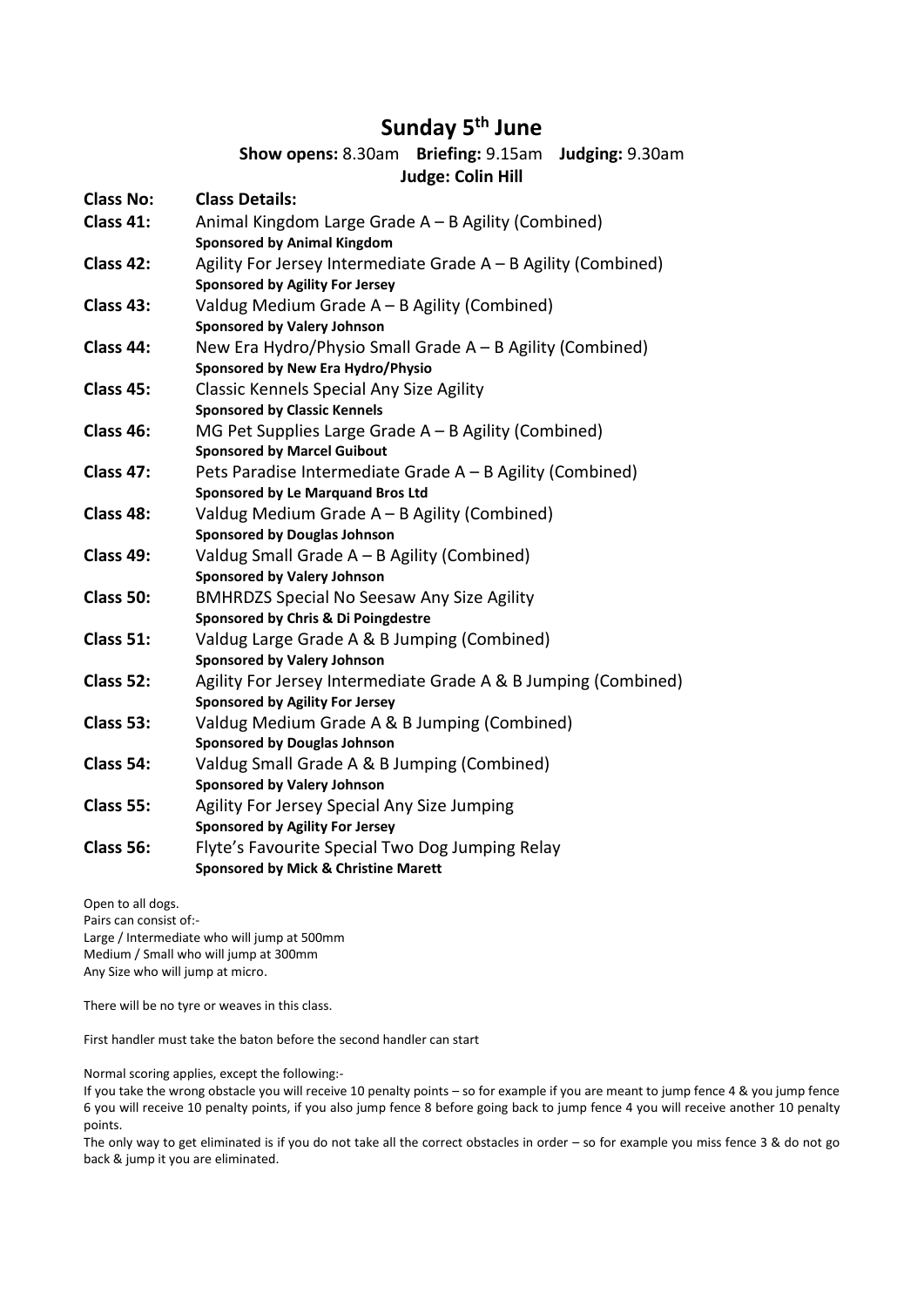### **Rules and Regulations**

- 1. Dogs entered at a Kennel Club of Jersey licensed Agility Show must be registered with the Kennel Club of Jersey or Guernsey Kennel Club in accordance with Kennel Club of Jersey Regulations for Registration. The registration number will be required for each entry.
- 2. Entry for all classes: £3.50 per dog
- 3. The Committee of Agility For Jersey reserves the right to refuse any entry on reasonable grounds.
- 4. Dogs under 18 calendar months of age on the first day of the show are not eligible to compete at a Kennel Club Jersey Licensed Agility Show.
- 5. Not for competition entries will be accepted for dogs aged four calendar months and over. Dogs must be registered with the Kennel Club Jersey or Guernsey Kennel Club with their details recorded on the entry form.
- 6. No bitch in season is allowed to compete.
- 7. No person shall carry out punitive correction or harsh handling of a dog at any time within the boundaries of the show.
- 8. Dogs must not wear any type of slip, half-slip collar or lead whilst competing. A flat, close fitting, leather or webbing collar is permitted, providing the only attachment is a plain identification panel as an integral part of the collar i.e. not attached by a ring.
- 9. Should a judge be unable to fulfil the appointment to judge, the Committee reserves the right to appoint another judge.
- 10. No competitor shall impugn the decision of the Judge or Judges.
- 11. All offers of sponsorship or donations should be recognised in this schedule.
- 12. Kennel Club of Jersey standard marking regulations apply.
- 13. Height of hurdles will be standard, except as detailed in the class definitions section of the schedule.
- 14. The height limit of dogs
	- a) Large Dogs: For dogs measuring over 500mm at the withers.
	- b) Intermediate Dogs: For dogs measuring over 430mm and measuring 500mm or under at the withers.
	- c) Medium Dogs: For dogs measuring over 350mm and measuring 430mm or under at the withers.
	- d) Small Dogs: For dogs measuring 350mm or under at the withers.
	- Other variations are catered for and are as set out in the class definitions sections of the schedule.
- 15. Withdrawal of dogs from Competition:
	- Dogs may be withdrawn from the Show and its precincts if it is:
		- a. A bitch which is in season
		- b. Suffering from any infectious or contagious disease.
		- c. Interfering with the safety or running of an opponent.
		- d. Of such a temperament or is so much out of hand as to be a danger to the safety of any person or animal.
		- e. Likely to cause suffering to the dog if it continues competing.
- 16. In estimating the number of awards won, all wins up to and including 25 days before the start of the competition shall be counted when entering for any class. In the event that a dog becomes eligible for the next grade at a particular show after the entry for that show has be sent, it is the competitors responsibility to notify the Club at least 14 days before the date of the show. The dog will then be moved into the corresponding number of classes as were entered at the lower grade.
- 17. Should circumstances so dictate the Committee, in consultation with the Judge(s), may alter arrangements as necessary.
- 18. In the event that the show is cancelled due to unforeseen circumstances, Agility For Jersey Club will refund fees, less reasonably incurred expenses, on receipt of a stamped addressed envelope submitted within 1 month of the show date.
- 19. Food shall not be carried in the hand of given to a dog in the ring.
- 20. Separate entry forms must be completed by each competitor and must be signed by the competitor, online entries are deemed to be signed by the competitor. Entry forms mut be accompanied with the appropriate fees.
- 21. No dogs suffering from infectious or contagious disease or having been exposed to such disease during the period of 21 days prior to the competition may compete. Competitors infringing the regulation will be liable to be fined and/or dealt with under Kennel Club of Jersey rules.
- 22. Animals at Event Apart from dogs entered in the show and not for competition dogs, no animal shall be allowed within the precincts of the show during its continuance, except any dogs registered to assist the disabled without the permission of the Committee.
- 23. All dogs registered/resident outside the Channel Island must be issued with a Kennel Club of Jersey or Guernsey Kennel Club Competition permit number or registered on the Kennel Club of Jersey or Guernsey Kennel Club Pedigree/ Activity register before entry to the show/event can be made. All overseas entries without a Kennel Club of Jersey Registration number will be returned to the competitor.
- 24. A pay on the day class may be held if time permits.
- 25. A practice jump / ring may available to dogs entered for competition at the show. This may be used at the discretion of the handler without liability to the show organisers.
- 26. Any complaints to be lodged with the Competitions Manager within 1 hour of the incident together with a fee of GBP 30.00 (refundable in the event of the complaint being upheld). A form will be provided by the Competitions Manager, and full details of the incident to be received in writing together with a completed complaint form within 10 working days of the close of the show.
- 27. All dogs are entered at their owners risk and whilst taking every care, the Committee cannot be held responsible for any damage, loss or injury caused to any dog, persons or property at the Show.

**Welfare of Dogs – An exhibitor (or competitor) whose dog is entered at a Kennel Club of Jersey licensed event should take all reasonable steps to ensure the needs of their dog(s) are met, and should not knowingly put their dogs' health and welfare at risk by any action, default, a mission or otherwise. A breach of this Regulation may be referred to States of Jersey Veterinary Surgeon, under the Animal Welfare Law and / or General Committee for disciplinary action under Kennel Club of Jersey Rules and Regulations.**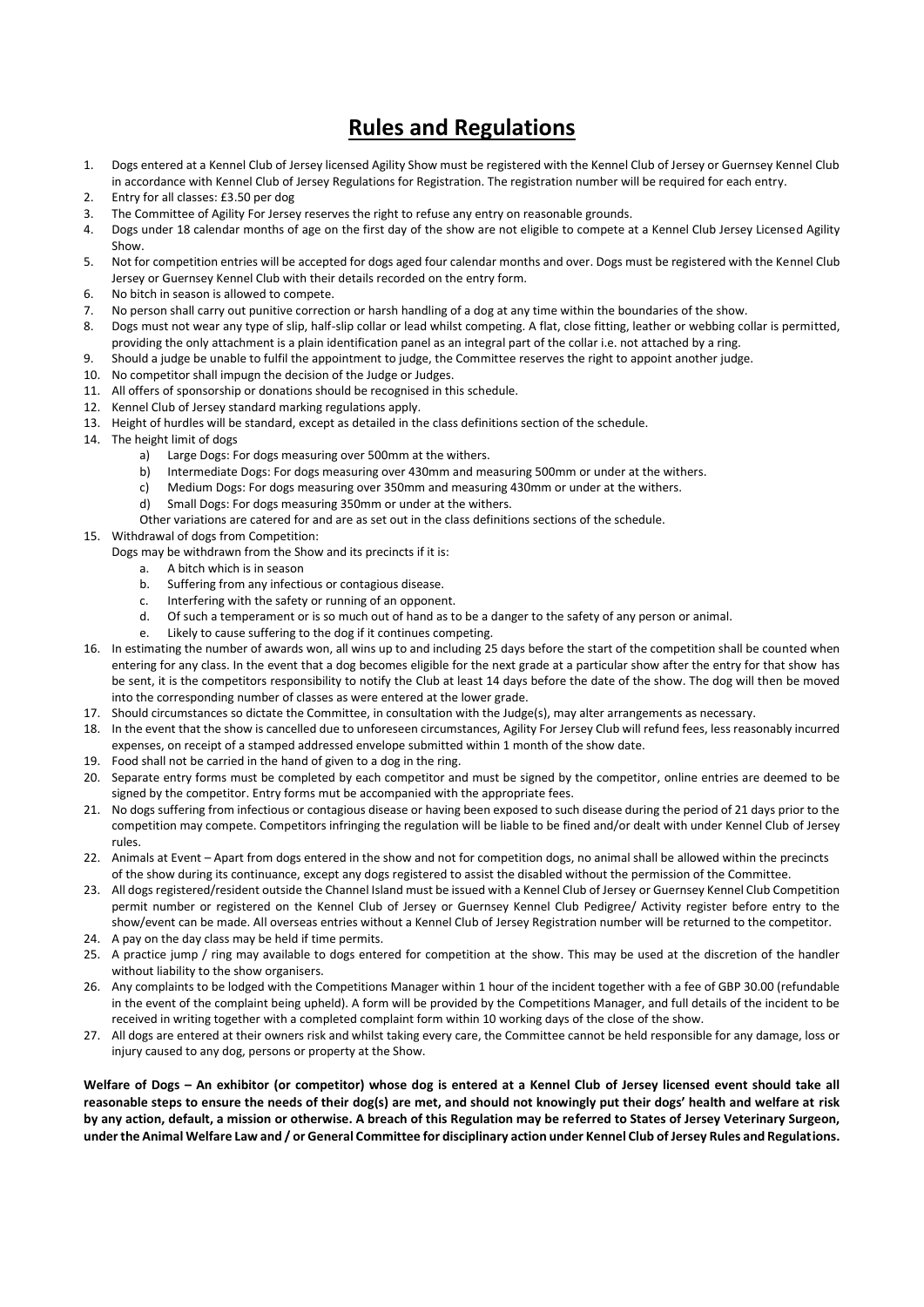### **Class Definitions**

**Large Dogs:** For dogs measuring over 500mm at the withers. Standard height of jumps: 600mm.

**Intermediate Dogs:** For dogs measuring over 430mm and measuring 500mm or under at the withers. Standard height of jumps: 500mm.

**Medium Dogs:** For dogs measuring over 350mm and measuring 430mm or under at the withers. Standard height of jumps: 400mm.

**Small Dogs:** For dogs measuring 350mm or under at the withers. Standard height of jumps: 300mm.

**Grade A:** All dogs will deemed as Grade A until they have won four standard classes (standard classes to include combined classes) with clear rounds, where at least two are an agility class run at any Kennel Club of Jersey Licensed Agility show. Also for dogs which are eligible to compete in Grades 1 or 2 at a Kennel Club Ltd (UK) Licensed Agility shows, plus dogs that are Grade 3, but have yet to win a class at Grade 3. Also dogs which are eligible to compete in Level 1 at a FCI Licenced Agility show (France 1er Degre).

**Grade B:** For dogs which have won four classes in Grade A and/or combined classes (clear rounds only, two of which must be an agility round) or have previously competed in grade B at any Kennel Club of Jersey Licensed Agility show. Also for dogs which are not eligible to compete in Grade A above, plus dogs which are eligible to compete in Level 2 or 3 at a FCI licensed Agility show (France 2 ѐme or 3 ѐme Degre).

**Any Size:** Open to dogs that are not entered in any of the above classes on the day. This class is aimed at veterans and dogs that are unable to jump full heights etc. (this also includes level D in France). Jumping classes will have no weaves or tyre, agility classes will have no weaves or tyre. (Any dogs that enter this class at this show will still be eligible to enter other size classes at future shows). Maximum height of jumps: Large/Intermediate dogs and France level D 300mm, Small / Medium dogs Micro.

#### **Rosettes and Trophies**

Prize for 1st place in all classes.

Rosettes 1st to 6th for all classes.

Clear Round Rosettes to all unplaced clears in all classes.

Judges Choice will be awarded each day.

All entries in Valdug Special Classes 43, 48, 49, 51, 53 and 54 will receive a Valdug rosette.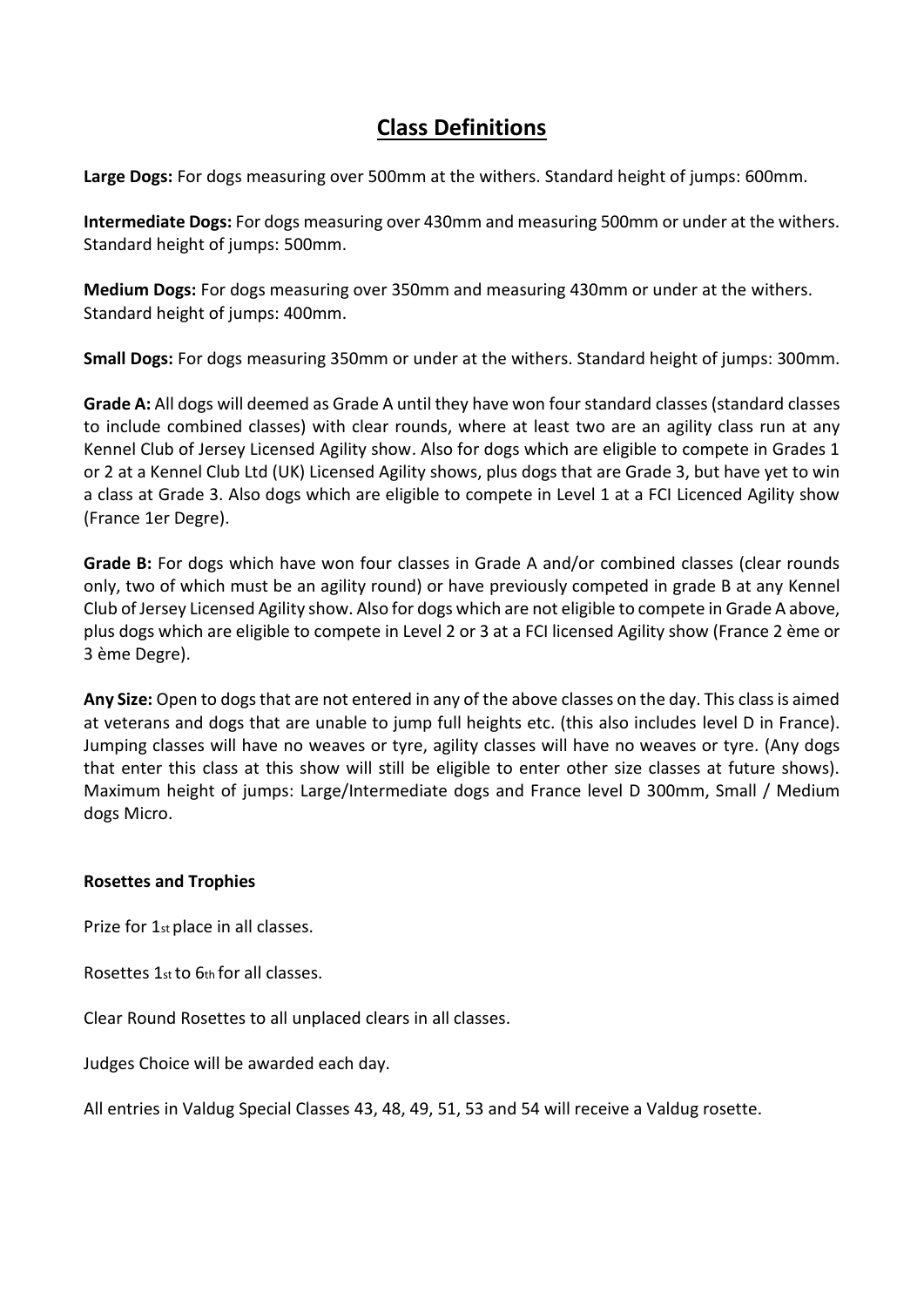**We wish to express our thanks to our sponsors, without whose help the Show in its present form would not be possible.**

**Our sponsors in alphabetical order are:**

**Agility For Jersey Animal Kingdom Angie Seedhouse Bob and Debbie McIntyre Chris and Di Poingdestre Classic Kennels Classic Pets Derek and Liz Uren (Redfire) Dingo Dogs Douglas & Valery Johnson (Valdug) Glynis & Paul Young Helen & Gerry Williams Ian and Rosemary Stowers Jack & Fay Kirk Le Marquand Bros Ltd (Pets Paradise) MG Pet Supplies (Marcel Guibout) Michael Bower Mick & Christine Marett New Era Veterinary Hospital Robyn Boschat Roger & Yvonne Bailey Stacey Vardon (Company of Dogs) The Pet Cabin Val Poingdestre Vibert Family**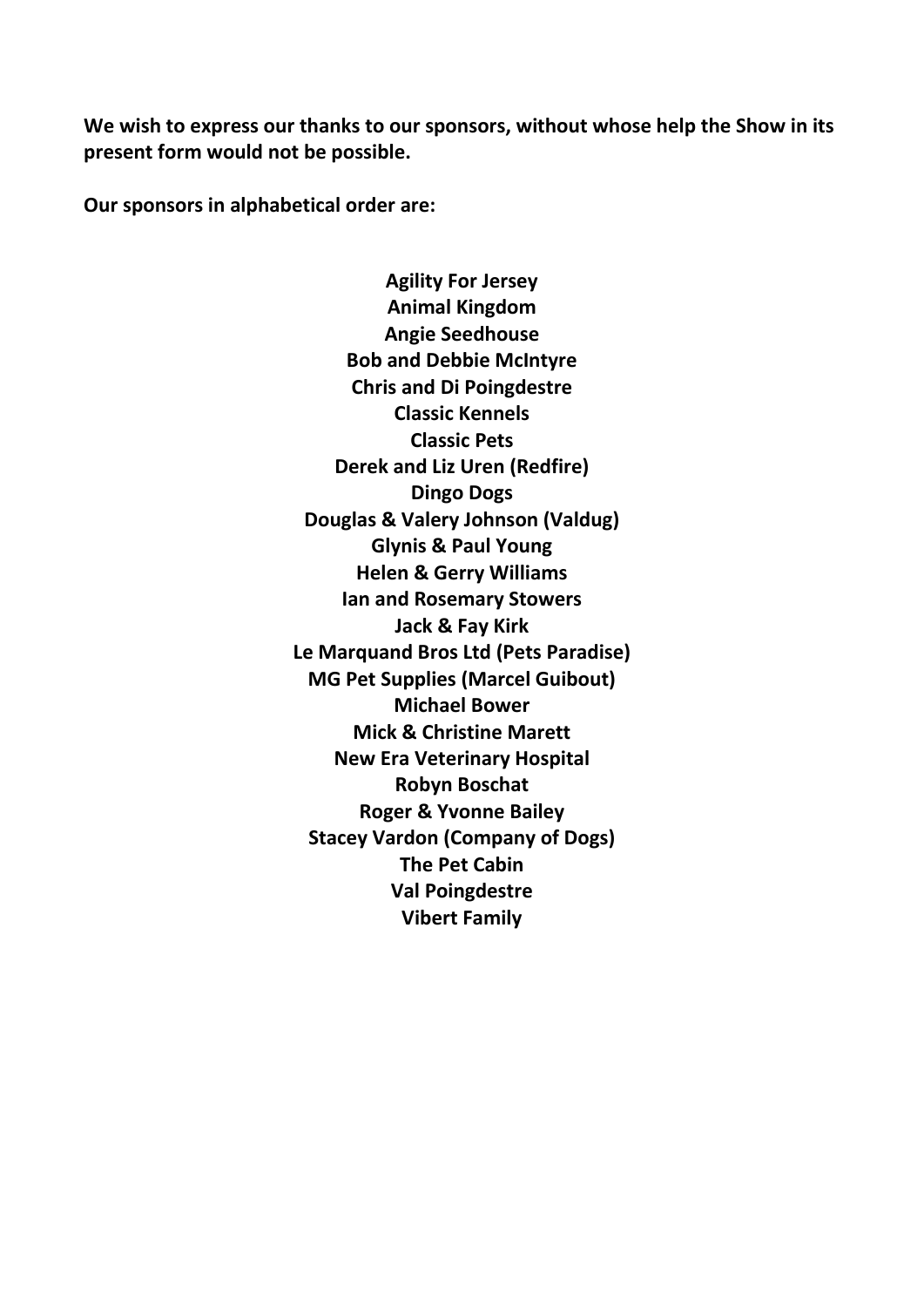#### **SPECIAL BANK HOLIDAY TROPHIES**

All trophies listed below are held for a period of one year and must be returned to the organising committee in good condition, no later than the evening before the first day of the Bank Holiday Weekend Show, but are subject to recall by the Club at any time.

Trophy for Best Large A Dog – based on positions in all Standard 'A' & Combined Classes, if there is not a clear winner the judge will select winner

Trophy for Best Large B Dog - based on positions in all Standard 'B' & Combined Classes, if there is not a clear winner the judge will select winner

Trophy for Best Intermediate A Dog – based on positions in all Standard 'A' & Combined Classes, if there is not a clear winner the judge will select winner

Trophy for Best Intermediate B Dog - based on positions in all Standard 'B' & Combined Classes, if there is not a clear winner the judge will select winner

Trophy for Best Medium A Dog - based on positions in all Standard 'A' & Combined Classes, if there is not a clear winner the judge will select winner

Trophy for Best Medium B Dog - based on positions in all Standard 'B' & Combined Classes, if there is not a clear winner the judge will select winner

Trophy for Best Small A Dog - based on positions in all Standard 'A' & Combined Classes, if there is not a clear winner the judge will select winner

Trophy for Best Small B Dog - based on positions in all Standard 'B' & Combined Classes, if there is not a clear winner the judge will select winner

Trophy for Best Any Size Dog - based on positions in all Special Any Size Classes, if there is not a clear winner the judge will select winner

Keith Warner Memorial Trophy for Best Overall Dog – based on positions in all Standard Classes, if there is not a clear winner the judge will select winner

Bubble & Squeak Trophy for Best Overseas Dog – based on positions in all Standard Classes, if there is not a clear winner the judge will select winner

Trophy for Best Gundog – Judges Choice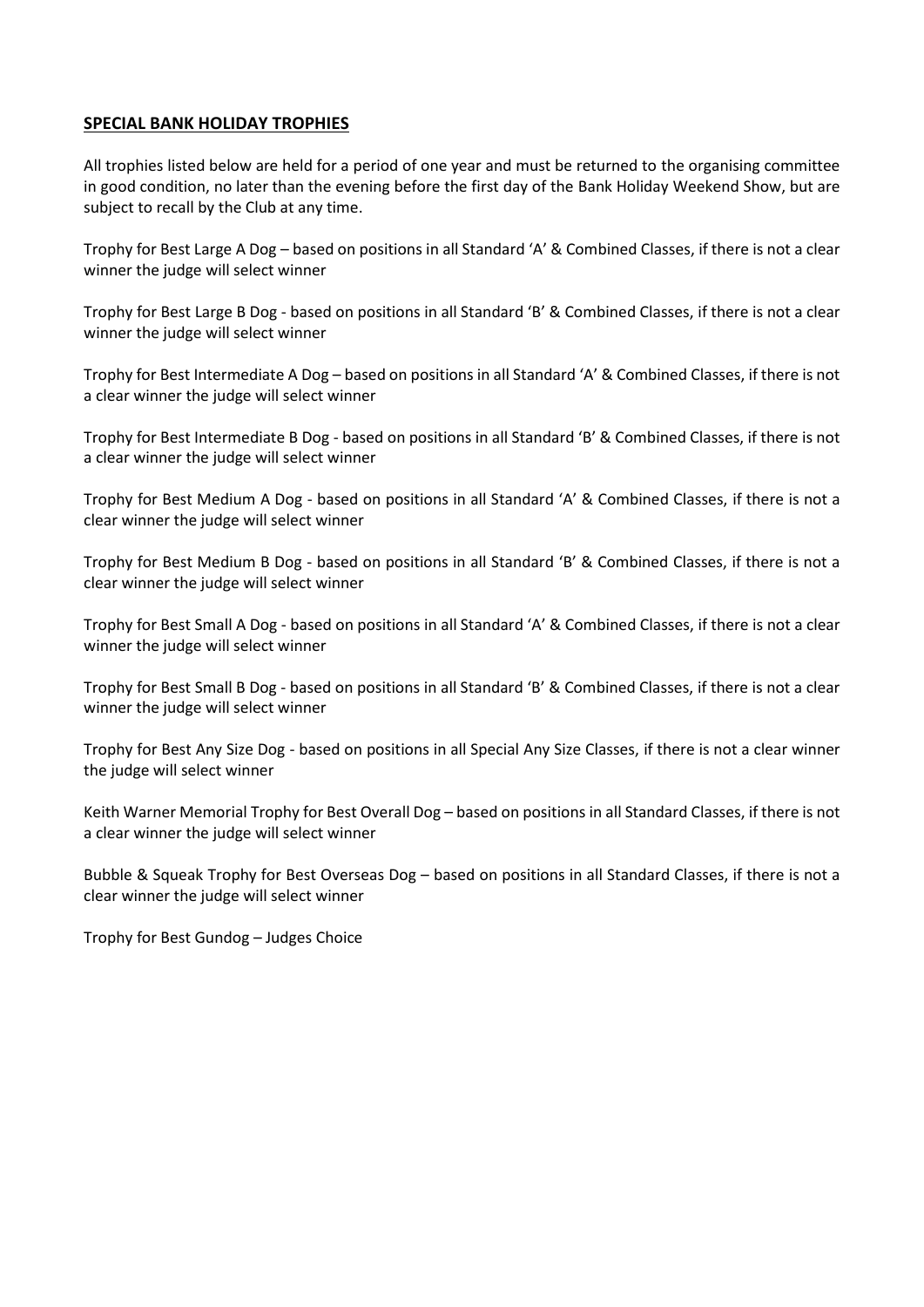#### **MEMBERS' ANNUAL POINTS TROPHIES**

All trophies listed below are Members Points Trophies and will be awarded at the Annual General Meeting and must be returned to the organising committee in good condition, no later than the end of the last Agility For Jersey Show of the year, but are subject to recall by the Club at any time:-

Points are received from placings in all Standard Classes at all Agility For Jersey shows, where you are a Member of the Club, as follows:-

| <b>Agility Classes:-</b>    | Jumping Classes:-          |  |
|-----------------------------|----------------------------|--|
| $1st - 12$ points           | $1st - 6$ points           |  |
| $2nd - 11$ points           | $2nd - 5$ points           |  |
| $3^{\text{rd}} - 10$ points | $3^{\text{rd}} - 4$ points |  |
| $4th - 9$ points            | $4th - 3$ points           |  |
| $5th - 8$ points            | $5th - 2$ points           |  |
| $6th - 7$ point             | $6th - 1$ point            |  |
|                             |                            |  |

Trophy for Large Dog(s) that have gained the most points

Trophy for Intermediate Dog(s) that have gained the most points

Trophy for Medium Dog(s) that have gained the most points

Trophy for Small Dog(s) that have gained the most points

Trophy for Any Size Dog(s) that have gained the most points

Please Note: Should a dog compete across different categories the points will not be carried over, they will remain in the category they were won in.

#### Agility in Jersey:

This show is licensed by the Kennel Club of Jersey, our local governing body, which is totally independent of the Kennel Club Ltd (UK) or FCI. Any wins at this Limit show do not count towards any progression levels at any Kennel Club Ltd (UK) or FCI licensed shows or any qualification unless specified in this schedule. All dogs must be registered with the Kennel Club of Jersey or the Guernsey Kennel Club in accordance with Kennel Club of Jersey's Regulations for Classification and Registration.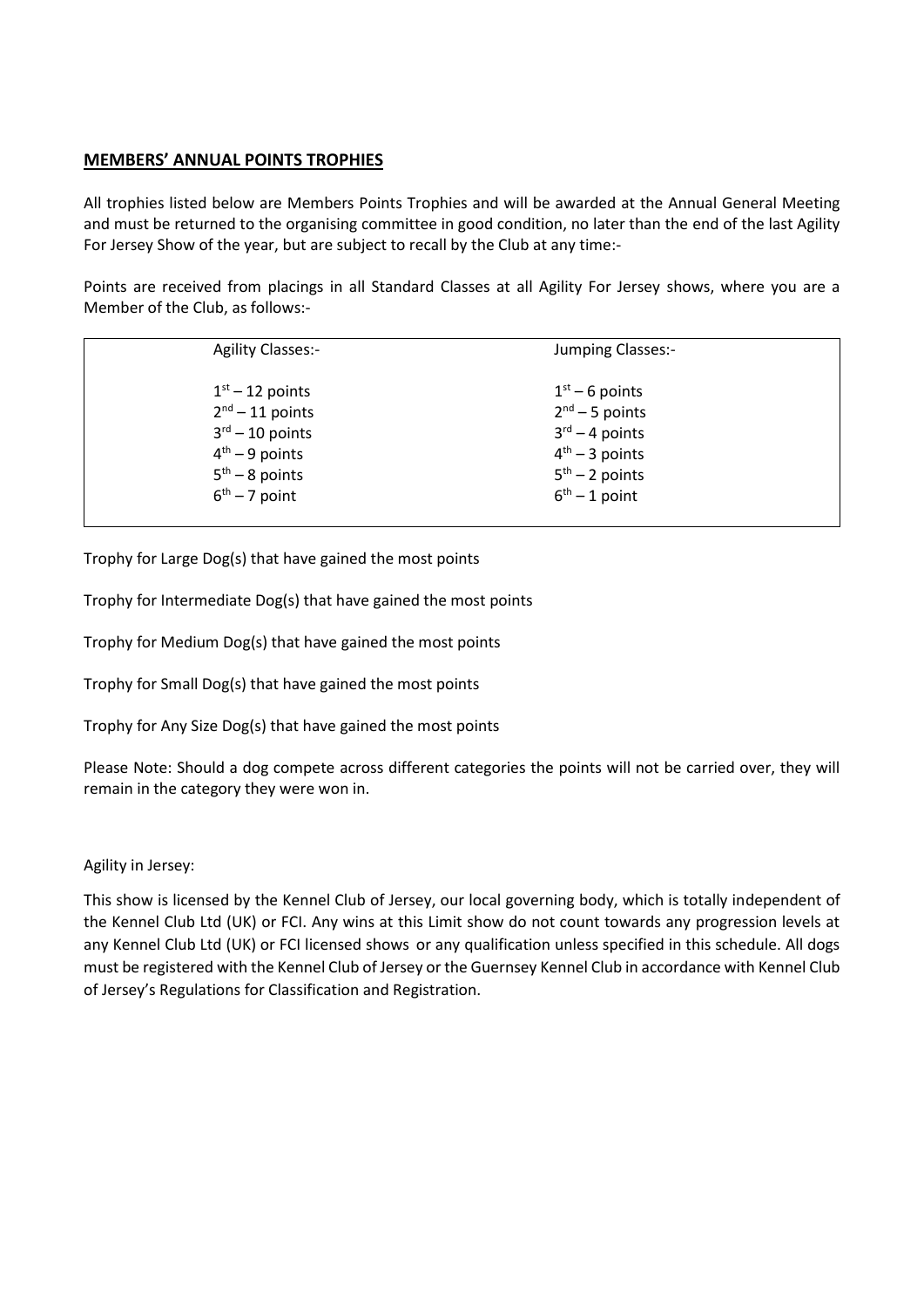### **AGILITY FOR JERSEY**

#### **ENTRY FORM FOR A LIMIT AGILITY SHOW**

2<sup>nd</sup>, 4<sup>th</sup> and 5<sup>th</sup> June 2022

CLOSING DATE: 13th May, 2022 (POSTMARK)

Name of Owner:-

Address:

Telephone:

NOTE: - Dogs entered in breach of Kennel Club of Jersey Show Regulations are liable to disqualification whether or not the owner was aware of the breach. Please read the rules if you are unsure.

PAIRS: - Pairs are to be paid individually but if you know you partner – it will help us!

| Pet Name of Dog | Handler | Partners Dog Name |
|-----------------|---------|-------------------|
|                 |         |                   |
|                 |         |                   |

#### **DOGS NOT FOR COMPETITION**

| Registered Name of Dog | Pet Name of Dog | KC of Jersey Reg. No. |
|------------------------|-----------------|-----------------------|
|                        |                 |                       |
|                        |                 |                       |
|                        |                 |                       |
|                        |                 |                       |
|                        |                 |                       |

#### **HELPERS LIST**

| Everyone will be asked to help at some point during the Show. However, should you have a particular |  | preference for a certain job, please indicate it here & we will try to accommodate. If this is left black we will<br>assume you are one of those lovely people who don't mind what they help with! Please do not be scared to<br>try a new job. We are all there to help you! Any entries taken on the day will be allocated course building |
|-----------------------------------------------------------------------------------------------------|--|----------------------------------------------------------------------------------------------------------------------------------------------------------------------------------------------------------------------------------------------------------------------------------------------------------------------------------------------|
|                                                                                                     |  |                                                                                                                                                                                                                                                                                                                                              |
| duties for that day.                                                                                |  |                                                                                                                                                                                                                                                                                                                                              |
|                                                                                                     |  |                                                                                                                                                                                                                                                                                                                                              |
|                                                                                                     |  |                                                                                                                                                                                                                                                                                                                                              |
| ENTRY FEES - All Classes are £3.50 per dog per class.                                               |  |                                                                                                                                                                                                                                                                                                                                              |
|                                                                                                     |  |                                                                                                                                                                                                                                                                                                                                              |

PLEASE MAKE CHEQUES PAYABLE TO:- **"AGILITY FOR JERSEY"** On no account will entries be accepted without fees.

PLEASE SEND ENTRIES AND FEES TO:- Online at [www.agilityshows.online](http://www.agilityshows.online/) **or post to Agility For Jersey, San Moreno, La Route des Genets, St Brelade, Jersey, JE3 8DB**

**DOGS IN CARS ON HOT DAYS** Your dog(s) are vulnerable and AT RISK if left in a vehicle in high temperatures and even on days considered slightly warm. Please take care of your dog. If your dog is found at risk, forcible entry to your vehicle may be necessary without liability for any damage caused.